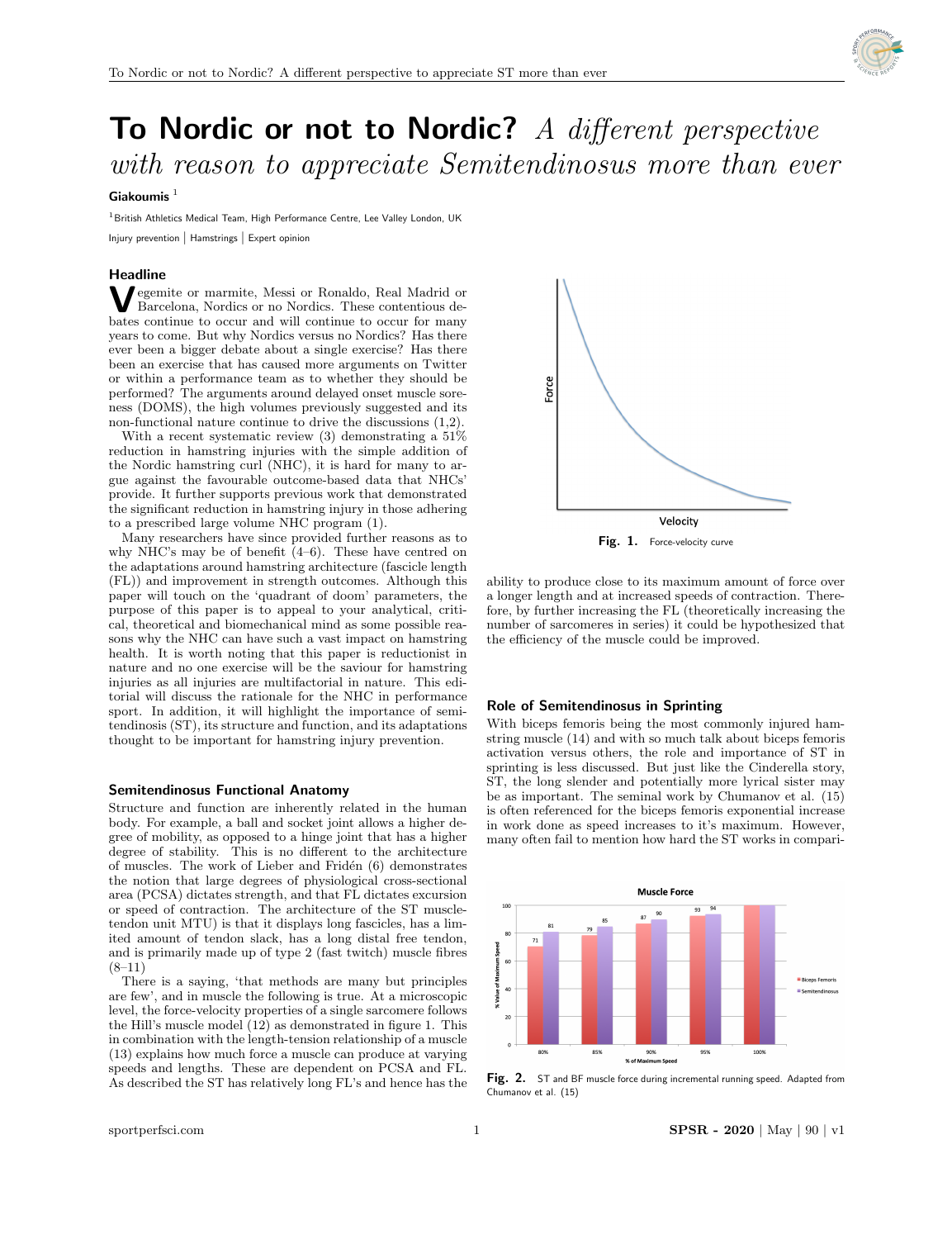

son to its maximum force output at other sub-maximal speeds (Figure 2.)

Higashihara et al. (16) has demonstrated that the excitation level of ST is greater than biceps femoris long head (BFlh) at all points except at early stance and late swing during sprinting. This may suggest the ST's ability to work over a large range and at varied lengths. Compared to slower speeds, the ST contribution to negative work disproportionally increases during the mid swing phase as speed increases (17). It's role may be to help control hip flexion but predominantly knee extension during the swing phase of sprinting, reducing the load on the BFlh. The timing of its peak activation supports this. The ST reaches its peak EMG activity earlier than the BF in sprinting and occurs roughly around the point of inflection, where the shank starts to decelerate as it extends in terminal swing (16). It is at this highest EMG activity where the muscle fibres are likely working isometrically with its long distal tendon undergoing lengthening to act as an elastic spring (20). This is further supported as the ST distal tendon is able to undergo greater tendon strain throughout all knee flexion angles compared to the BFlh (21). This adds further support to the suggested MTU function during high-speed movements that would allow greater efficiency as it utilizes the stretchshortening cycle (SSC).

#### Synergistic Nature of ST

A higher strength capacity often lends itself to a higher endurance capacity. The analogy of person A, who is able to lift 100kg once versus person B, who is able to lift 50kg once will likely lead to the ability of the person A to be able to lift 30kg many more times than person B. This analogy is the same for the hamstrings. Schuermans et al. (19) showed those with a previous history of hamstring injuries had a reduced ability in the ST to be able to off-load the BF. In line with these facts, ST peak absorption power is produced before all other muscles (19). This adds weight to the theory of a fatigue-based model of BF injuries in conjunction with an inability of its synergists to work optimally.

It is acknowledged that some research prescription may not be directly applicable in the 'real-world' for those sports that require sprinting (1). However, it could be hypothesized that with high volume prescriptions as previously recommended, improvements may come not only from increased strength levels, but also due to increases in the metabolic capacity of the muscle. As discussed, this becomes important in helping to ensure the BFlh does not become overloaded and provides a high level of conditioning to the ST. Therefore NHC's may have the ability to provide different adaptations dependent on training volume.

## ST hypertrophy changes in Elite Sprinters

If one was to assess the potential muscular adaptations that sprinting may cause, then it may be reasonable to investigate elite level sprinters. Thankfully this has previously been conducted on collegiate level athletes. The results demonstrate that the ST is the most hypertrophied muscle compared to controls (23). This may not be a surprise when considering its structure and function.

Whether it's sprinting or the exercises chosen in an athlete's strength and conditioning program that elicits the hypertrophic change to ST is unclear. However, what is known is that performing supramaximal eccentric knee dominant exercise leads to hypertrophic changes exclusive to biceps femoris

short head and ST (24). The NHC would fit into this category of exercises.

Combine the hypertrophy observed in sprinters and the likely increase in PCSA, you have a muscle that can work at speed and at varying lengths with more strength. Additionally, as described earlier that the tendon of ST is long and with improved strength capacity, it is possible that the ability to utilise the SSC may be further enhanced, improving the ability to work elastically and ultimately more efficiently (25).

## Nordics Activation and Adaptations

During sprinting the angular velocity of the thigh and shank need to be controlled. This is demonstrated by the increase in myokinetic demands of both the hip and knee musculature due to the increase in angular velocities (26, 27,28). The hamstrings' ability to control the shank's angular velocity is imperative and is one reason why NHC's may help in hamstring injury rate reduction. As shown by a number of authors, the medial hamstrings have a higher degree of EMG activity during the NHC compared with other commonly prescribed exercises (29,30). However, it should be noted that this is also the same exercise that produces the highest EMG readings for the BFlh (29). The levels of activation of ST are higher than the BF in the initial phases of the NHC (31). This aligns with the higher moment arm at the knee in these ranges and its ability to generate and transfer force in the shortened position (Wrentenberg 1996). This may provide further reason to the resultant adaptations on the ST following NHC's.

The benefits of strength and fascicle length adaptations are not only limited to the BFlh and are likely to be achieved for ST with low volumes if supramaximal loads are utilised (32–34). As described earlier, this is advantageous to muscle function as it expands its length-tension relationship capabilities.

# Are Nordics Functional?

As alluded to in the introduction, it has been argued by some that NHC's are 'non-functional' in nature. A question that



Fig. 3. Angles at maximal EMG activity. Adapted from van den Tillaar (31)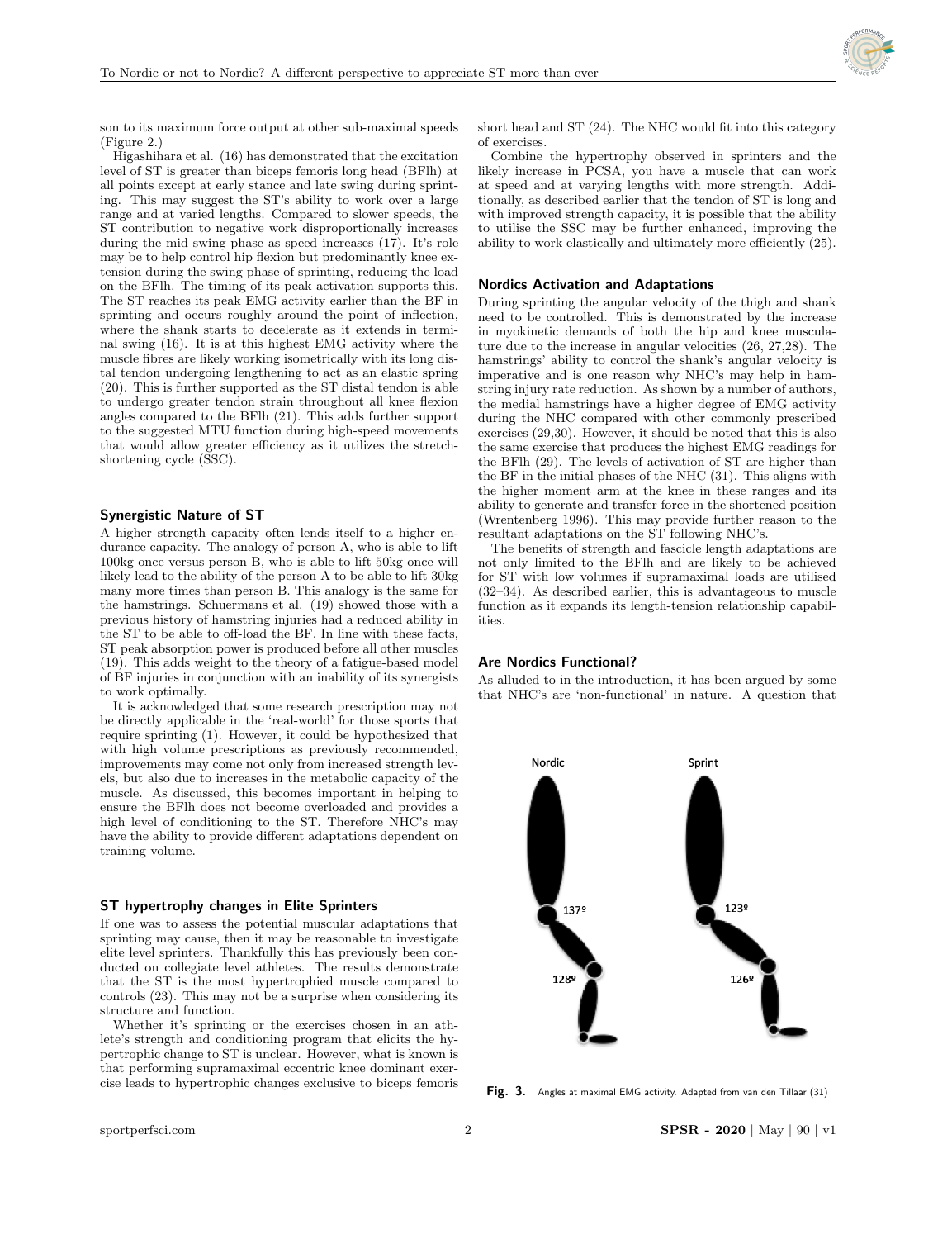



Fig. 4. Force velocity curve of eccentric and concentric muscle action

needs to be asked though is what makes something functional or non-functional? Is it because it's a closed chain exercise? However, many of our exercises are closed chain. Is it because it doesn't resemble the positions of running? A counterargument is the work performed by van den Tillaar et al. (31) who demonstrated the commonality between the timing of max EMG levels during sprinting and the NHC during its lengthening contraction.

#### Connective Tissue and Eccentric Exercise

The majority, if not all muscle injuries involve the non-<br>contractile tissue (36). If all injuries involve the non-If all injuries involve the noncontractile tissue (connective tissue), then the integrity and health of this vast structure is imperative. It is believed that if the connective tissue stiffness is greater than that of the active muscle system, when under excessive loads the connective tissue is taken beyond its strain capability leading to subsequent tissue failure (37). Hence the interaction between the muscular system and the integrity of the connective tissue system is vital. Therefore, a way to improve the maximal strength qualities of the contractile system is to provide high intensity load - which eccentric contractions can produce (Figure 4.). Eccentric loading also places a large strain on the passive tissue that can lead to adaptation. It has been described that performing eccentric exercise causes shear forces that help to reduce the cross-links formed and may improve the balance between compliance and stiffness within the connective tissue system (37). Furthermore, eccentric overload provides a greater collagen synthesis response, improving the integrity and health of the connective tissue (38). In addition to these structural changes, eccentric contractions offer a different neuromuscular response compared to isometric or concentric contractions, ultimately influencing the tail end of the length-tension curve (39). Therefore NHC's, if performed at an adequate intensity, can have both an effect on the muscle, connective and neural pathways.

## Counter-Acknowledgement

Although providing a complete counter-argument against the use of the NHC is beyond this article, it would be wise to make note of some limitations to performing NHC's. In some athletes, posterior knee may occur, limiting their willingness to participate and work at the desired intensity. DOMS is also associated with eccentric exercise. In those unaccustomed to the NHC, DOMS may be a negative bi-product and appropriate programming is required (2). As previously discussed, the adaptations following NHC's may be dependent on volume, indicating that other exercises with the right intensity and volume may achieve similar outcomes. Hence starting with the goal in mind of what adaptation is required i.e. strength, hypertrophy or metabolic capacity, is firstly recommended and then choosing the appropriate exercise is subsequent after.

## Conclusion

An often-neglected muscle in hamstring injury prevention and rehabilitation, the ST has been shown to be an important piece of the hamstring health puzzle. Furthermore for those that have still questioned the efficacy of the NHC, the points that have been discussed have hopefully touched on your analytical, critical, theoretical and biomechanical mind. The use of NHC is not a cure, but can form an aspect in achieving a hamstring health solution.

#### Practical Applications

- ST is a key a key synergist for BFlh. It's function has implications for hamstring injury prevention and injury rehabilitation.
- Strength and architectural changes can occur with low volume NHC's
- NHC's are one exercise choice that may allow eccentric (supramaximal) loads to be achieved that positively influences all hamstring muscles and their non-contractile tissue.

# Conflicts of Interest

There are no conflicts of interest

## References

1. Petersen J, Thorborg K, Nielsen MB, Budtz-Jørgensen E, Hölmich P. Preventive effect of eccentric training on acute hamstring injuries in men's soccer: a cluster-randomized controlled trial. Am J Sports Med. 2011 Nov;39(11):2296–303.

2. Serinken MA, Gençoğlu C, Kayatekin BM. The effect of eccentric exercise-induced delayed-onset muscle soreness on positioning sense and shooting percentage in wheelchair basketball players. Balk Med J. 2013 Dec;30(4):382–6.

3. Dyk N van, Behan FP, Whiteley R. Including the Nordic hamstring exercise in injury prevention programmes halves the rate of hamstring injuries: a systematic review and metaanalysis of 8459 athletes. Br J Sports Med. 2019 Feb 26;bjsports-2018-100045.

4. Bourne MN, Opar DA, Williams MD, Shield AJ. Eccentric Knee Flexor Strength and Risk of Hamstring Injuries in Rugby Union: A Prospective Study. Am J Sports Med. 2015 Nov 1;43(11):2663–70.

5. Opar DA, Williams MD, Timmins RG, Hickey J, Duhig SJ, Shield AJ. Eccentric hamstring strength and hamstring injury risk in Australian footballers. Med Sci Sports Exerc. 2015 Apr;47(4):857–65.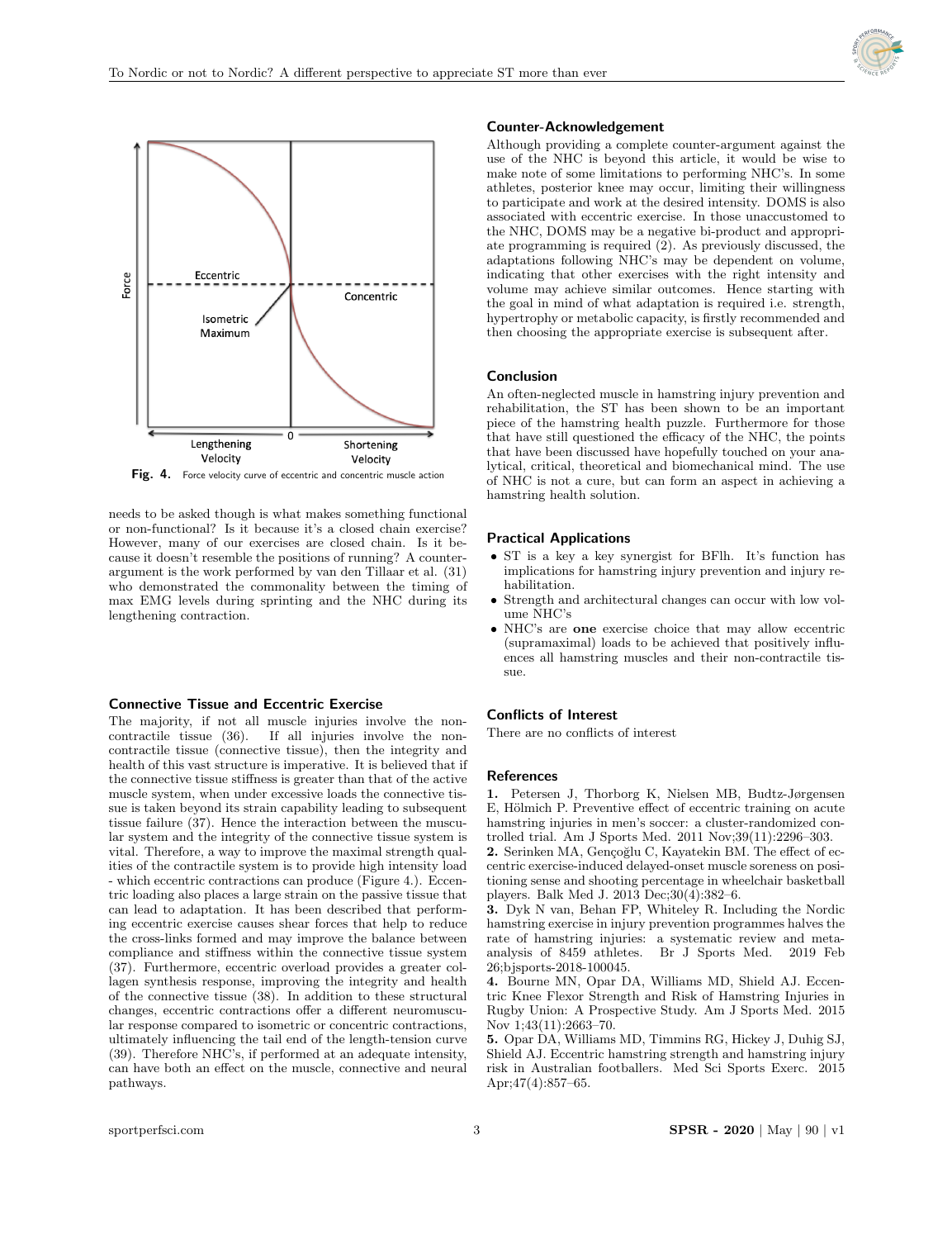

6. Timmins RG, Bourne MN, Shield AJ, Williams MD, Lorenzen C, Opar DA. Short biceps femoris fascicles and eccentric knee flexor weakness increase the risk of hamstring injury in elite football (soccer): a prospective cohort study. Br J Sports Med. 2016 Dec;50(24):1524–35.

7. Lieber RL, Fridén J. Clinical significance of skeletal muscle architecture. Clin Orthop. 2001 Feb;(383):140–51.

8. Dingboom EG, van Oudheusden H, Eizema K, Weijs WA. Changes in fibre type composition of gluteus medius and semitendinosus muscles of Dutch Warmblood foals and the effect of exercise during the first year postpartum. Equine Vet J. 2002 Mar;34(2):177–83.

9. Torry MR, Schenker ML, Martin HD, Hogoboom D, Philippon MJ. Neuromuscular hip biomechanics and pathology in the athlete. Clin Sports Med. 2006 Apr;25(2):179–97, vii.

10. Ward SR, Eng CM, Smallwood LH, Lieber RL. Are current measurements of lower extremity muscle architecture accurate? Clin Orthop. 2009 Apr;467(4):1074–82.

11. Woodley SJ, Mercer SR. Hamstring muscles: architecture and innervation. Cells Tissues Organs. 2005;179(3):125–41.

12. Hill Archibald Vivian. The heat of shortening and the dynamic constants of muscle. Proc R Soc Lond Ser B - Biol Sci. 1938 Oct 10;126(843):136–95.

13. Gordon AM, Huxley AF, Julian FJ. The variation in isometric tension with sarcomere length in vertebrate muscle fibres. J Physiol. 1966 May;184(1):170–92.

14. Ekstrand J, Hägglund M, Waldén M. Epidemiology of muscle injuries in professional football (soccer). Am J Sports Med. 2011 Jun;39(6):1226–32.

15. Chumanov ES, Heiderscheit BC, Thelen DG. The effect of speed and influence of individual muscles on hamstring mechanics during the swing phase of sprinting. J Biomech. 2007;40(16):3555–62.

16. Higashihara A, Nagano Y, Ono T, Fukubayashi T. Differences in hamstring activation characteristics between the acceleration and maximum-speed phases of sprinting. J Sports Sci. 2018 Jun;36(12):1313–8.

17. Chumanov ES, Heiderscheit BC, Thelen DG. Hamstring musculotendon dynamics during stance and swing phases of high-speed running. Med Sci Sports Exerc. 2011 Mar;43(3):525–32.

18. Higashihara A, Nagano Y, Ono T, Fukubayashi T. Relationship between the peak time of hamstring stretch and activation during sprinting. Eur J Sport Sci. 2016;16(1):36–41. 19. Schache AG, Dorn TW, Blanch PD, Brown NAT, Pandy MG. Mechanics of the human hamstring muscles during sprinting. Med Sci Sports Exerc. 2012 Apr;44(4):647–58. 20. Ishikawa M, Komi PV. Muscle fascicle and tendon behavior during human locomotion revisited. Exerc Sport Sci Rev. 2008 Oct;36(4):193–9.

21. Kellis E. Biceps femoris and semitendinosus tendon/aponeurosis strain during passive and active (isometric) conditions. J Electromyogr Kinesiol Off J Int Soc Electrophysiol Kinesiol. 2016 Feb;26:111–9.

22. Schuermans J, Van Tiggelen D, Danneels L, Witvrouw E. Biceps femoris and semitendinosus–teammates or competitors? New insights into hamstring injury mechanisms in male football players: a muscle functional MRI study. Br J Sports Med. 2014 Dec;48(22):1599–606.

23. Handsfield GG, Knaus KR, Fiorentino NM, Meyer CH, Hart JM, Blemker SS. Adding muscle where you need it: nonuniform hypertrophy patterns in elite sprinters. Scand J Med Sci Sports. 2017 Oct;27(10):1050–60.

24. Kubota J, Ono T, Araki M, Torii S, Okuwaki T, Fukubayashi T. Non-uniform changes in magnetic resonance measurements of the semitendinosus muscle following intensive eccentric exercise. Eur J Appl Physiol. 2007 Dec;101(6):713–20.

25. Muraoka T, Muramatsu T, Fukunaga T, Kanehisa H. Elastic properties of human Achilles tendon are correlated to muscle strength. J Appl Physiol Bethesda Md 1985. 2005 Aug;99(2):665–9.

26. Dorn TW, Schache AG, Pandy MG. Muscular strategy shift in human running: dependence of running speed on hip and ankle muscle performance. J Exp Biol. 2012 Jun 1;215(Pt 11):1944–56.

27. Mann R, Murphy A. The Mechanics of Sprinting and Hurdling. 2018th ed. Ralph Mann;

28. Sun Y, Wei S, Zhong Y, Fu W, Li L, Liu Y. How Joint Torques Affect Hamstring Injury Risk in Sprinting Swing–Stance Transition. Med Sci Sports Exerc. 2015 Feb;47(2):373–80.

29. Bourne MN, Williams MD, Opar DA, Al Najjar A, Kerr GK, Shield AJ. Impact of exercise selection on hamstring muscle activation. Br J Sports Med. 2017 Jul;51(13):1021–8. 30. Tsaklis P, Malliaropoulos N, Mendiguchia J, Korakakis V, Tsapralis K, Pyne D, et al. Muscle and intensity based hamstring exercise classification in elite female track and field athletes: implications for exercise selection during rehabilitation. Open Access J Sports Med. 2015 Jun 26;6:209–17.

31. Hegyi A, Lahti J, Giacomo J-P, Gerus P, Cronin NJ, Morin J-B. Impact of Hip Flexion Angle on Unilateral and Bilateral Nordic Hamstring Exercise Torque and High-Density Electromyography Activity. J Orthop Sports Phys Ther. 2019 Aug;49(8):584–92.

32. Bourne MN, Duhig SJ, Timmins RG, Williams MD, Opar DA, Al Najjar A, et al. Impact of the Nordic hamstring and hip extension exercises on hamstring architecture and morphology: implications for injury prevention. Br J Sports Med. 2017 Mar;51(5):469–77.

33. Lacome M, Avrillon S, Cholley Y, Simpson BM, Guilhem G, Buchheit M. Hamstring Eccentric Strengthening Program: Does Training Volume Matter? Int J Sports Physiol Perform. 2019 Apr 29;1–27.

34. Presland JD, Timmins RG, Bourne MN, Williams MD, Opar DA. The effect of Nordic hamstring exercise training volume on biceps femoris long head architectural adaptation. Scand J Med Sci Sports. 2018 Jul;28(7):1775–83.

35. van den Tillaar R, Solheim JAB, Bencke J. COMPARI-SON OF HAMSTRING MUSCLE ACTIVATION DURING HIGH-SPEED RUNNING AND VARIOUS HAMSTRING STRENGTHENING EXERCISES. Int J Sports Phys Ther. 2017 Oct;12(5):718–27.

36. Tidball JG, Salem G, Zernicke R. Site and mechanical conditions for failure of skeletal muscle in experimental strain injuries. J Appl Physiol Bethesda Md 1985. 1993 Mar;74(3):1280–6.

37. Baar K. Minimizing Injury and Maximizing Return to Play: Lessons from Engineered Ligaments. Sports Med Auckl NZ. 2017 Mar;47(Suppl 1):5–11.

38. Heinemeier KM, Olesen JL, Haddad F, Langberg H, Kjaer M, Baldwin KM, et al. Expression of collagen and related growth factors in rat tendon and skeletal muscle in response to specific contraction types. J Physiol. 2007 Aug 1;582(Pt 3):1303–16.

39. Kaminski TW, Wabbersen CV, Murphy RM. Concentric versus enhanced eccentric hamstring strength training: clinical implications. J Athl Train.  $1998$  Jul; $33(3):216-21$ .

Copyright: The articles published on Science Performance and Science Reports are distributed under the terms of the Creative Commons Attribution 4.0 International License (http://creativecommons.org/licenses/by/4.0/), which permits unrestricted use, distribution, and reproduction in any medium,